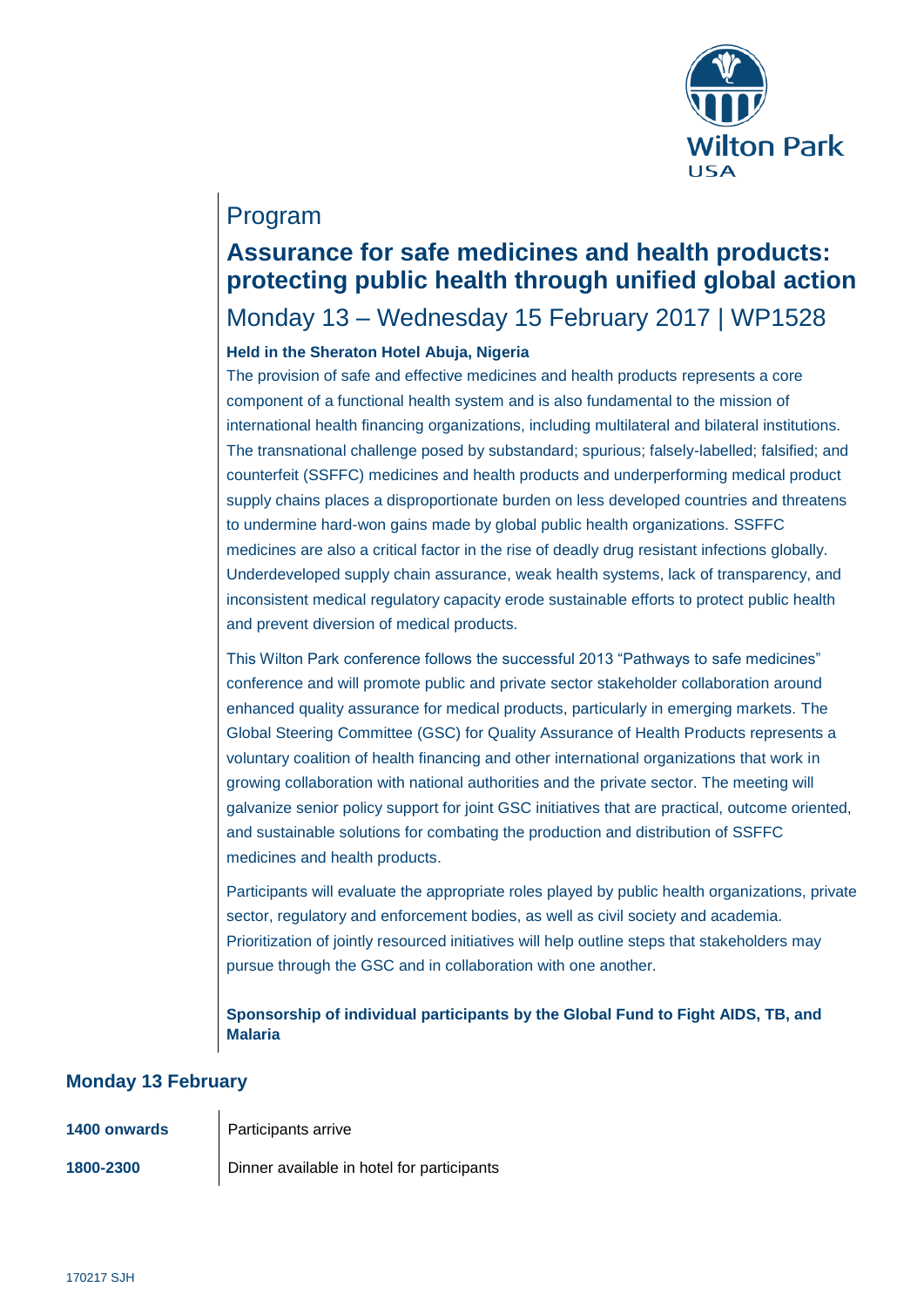#### **Tuesday 14 February**

| 0600-0845 | Breakfast for participants staying in hotel                                                                                                                                                                                                                                                                                             |
|-----------|-----------------------------------------------------------------------------------------------------------------------------------------------------------------------------------------------------------------------------------------------------------------------------------------------------------------------------------------|
| 0900      | <b>Welcome and introduction</b>                                                                                                                                                                                                                                                                                                         |
|           | <b>Richard Burge</b><br>Chief Executive, Wilton Park; Chairman, Global Health Assurance Partnership, Steyning                                                                                                                                                                                                                           |
|           | <b>Tom Woods</b><br>Chairman, Wilton Park USA Foundation, Visiting Programme Director, Washington DC                                                                                                                                                                                                                                    |
|           | <b>Paul Thomas Arkwright</b><br>British High Commissioner to Nigeria, Foreign and Commonwealth Office, Abuja                                                                                                                                                                                                                            |
|           | Video Message: Norbert Hauser<br>Chair of the Board, The Global Fund to Fight AIDS, Tuberculosis and Malaria, Geneva                                                                                                                                                                                                                    |
| 0915-1045 | 1. SSFFC medicines and health products in Africa: How do we<br>understand the threat?                                                                                                                                                                                                                                                   |
|           | National authorities confront the challenges posed by porous borders, well-financed<br>criminal networks, and under resourced enforcement capacity. Beyond safety and security,<br>national agencies seek to combat the linked challenges of growing drug resistance, supply<br>chain integrity, and the need for regional cooperation. |
|           | <b>Session Chair: Tom Woods</b><br>Chairman, Wilton Park USA Foundation, Visiting Programme Director, Washington DC                                                                                                                                                                                                                     |
|           | Donna Kusemererwa<br>Director General, National Drug Authority of Uganda, Kampala                                                                                                                                                                                                                                                       |
|           | <b>Heran Gerba Borta</b><br>Deputy Director General, Food Medicine and Health Care Administration and Control<br>Authority of Ethiopia (FMHACA), Addis Ababa                                                                                                                                                                            |
| 1045-1130 | Photograph followed by tea/coffee                                                                                                                                                                                                                                                                                                       |
| 1130-1300 | 2. Model engagement between health financing institutions and<br>national authorities: how do we build joint capacity to protect against<br><b>SSFFC products?</b>                                                                                                                                                                      |
|           | Health financing institutions have joined together through the Global Steering Committee<br>(GSC) to support national authorities and protect their own medical supply procurement. Is<br>there a model for enhancing quality assurance of medical products through international<br>support and collaboration?                         |
|           | <b>Andreas Seiter</b><br>Senior Health Specialist, The World Bank Group, Washington DC                                                                                                                                                                                                                                                  |
|           | <b>Martin Cinnamond</b><br>Global Health Assurance Partnership (GHAP), Geneva                                                                                                                                                                                                                                                           |
|           | <b>Luis Socorro</b><br>Investigations Advisor, United Nations Department of Political Affairs (UNDP), New York                                                                                                                                                                                                                          |
| 1300-1430 | Lunch                                                                                                                                                                                                                                                                                                                                   |
| 1430-1600 | 3. Strengthening supply chain assurance: how to prevent the spread of<br><b>SSFFC and diverted medicines and health products</b>                                                                                                                                                                                                        |
|           | International health financing institutions and bilateral agencies spend hundreds of millions<br>of dollars to procure and distribute life saving medical products each year. How can these                                                                                                                                             |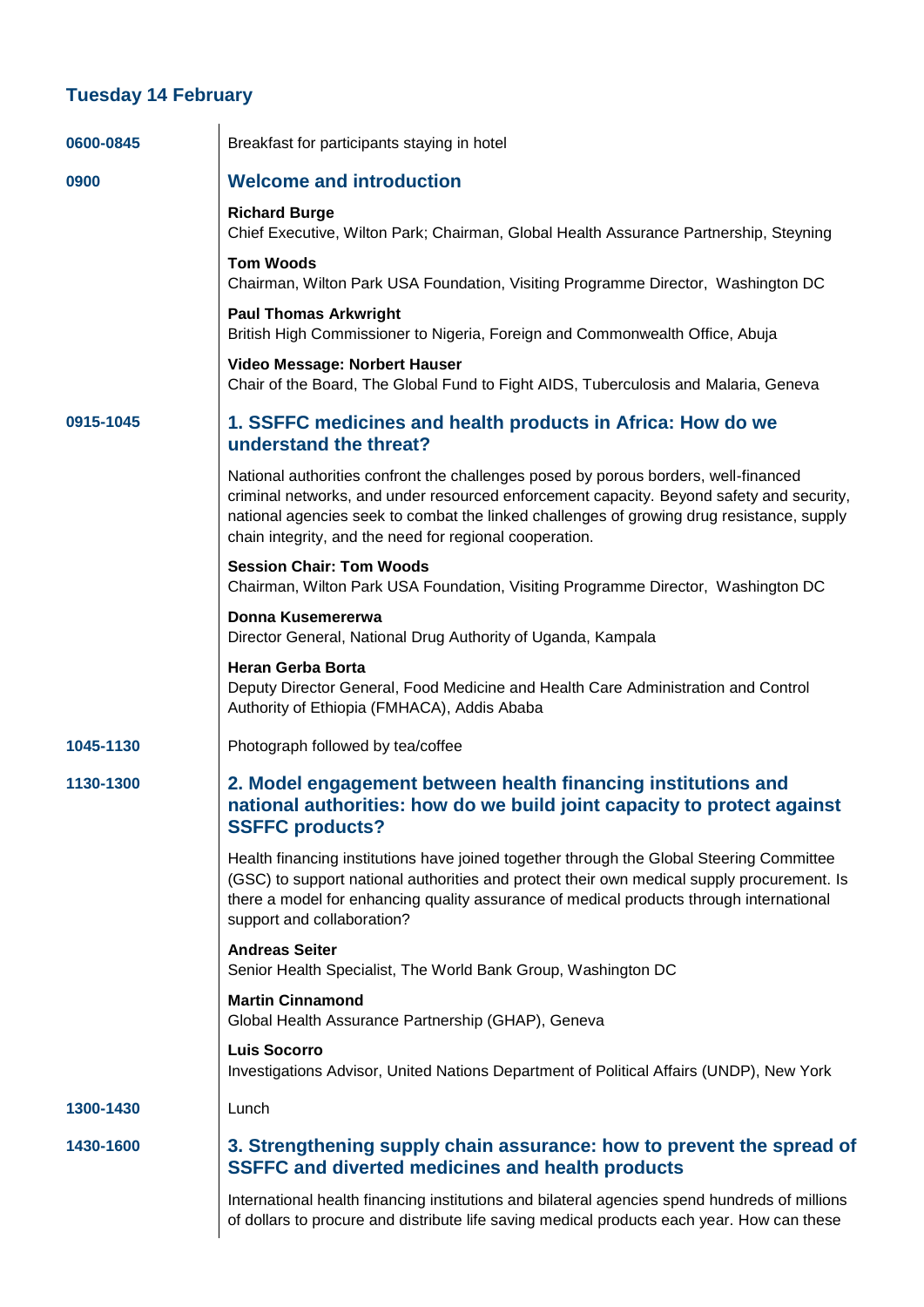|           | agencies provide greater supply chain integrity for their own medical products while also<br>contributing to sustainable health systems in the countries where they operate?                                                                                                                                                                    |
|-----------|-------------------------------------------------------------------------------------------------------------------------------------------------------------------------------------------------------------------------------------------------------------------------------------------------------------------------------------------------|
|           | <b>Emmannuel Ogwuche</b><br>Logistics and Commodities Program Manager, U.S. Agency for International Development<br>(USAID), Abuja                                                                                                                                                                                                              |
|           | <b>Martin Ellis</b><br>Head, Supply Chain, The Global Fund to Fight AIDS, Tuberculosis and Malaria, Geneva                                                                                                                                                                                                                                      |
|           | <b>Enoma Alade</b><br>Founding Partner, Anadach Group, Abuja                                                                                                                                                                                                                                                                                    |
| 1600-1630 | Tea/coffee                                                                                                                                                                                                                                                                                                                                      |
| 1630-1800 | 4. Capacity building for medical regulatory and national enforcement<br><b>authorities</b>                                                                                                                                                                                                                                                      |
|           | National Medical Regulatory Authorities are on the front lines of the effort to combat SSFFC<br>medical products, but they often lack the training, equipment, and human resources to fulfil<br>their mandates. What do these agencies require to protect populations from SSFFC<br>medical products and how would they prioritize these needs? |
|           | <b>Chikuta Mbewe</b><br>Acting Managing Director, Medical Stores Limited (MSL), Lusaka                                                                                                                                                                                                                                                          |
|           | <b>Martin Cinnamond</b><br>Global Health Assurance Partnership (GHAP), Geneva                                                                                                                                                                                                                                                                   |
|           | <b>Patrick Holland</b><br>Special Agent In Charge, US Food and Drug Administration (USFDA), Maryland                                                                                                                                                                                                                                            |
| 1900      | Reception followed by dinner                                                                                                                                                                                                                                                                                                                    |
|           |                                                                                                                                                                                                                                                                                                                                                 |

## **Wednesday 15 February**

| 0600-0845 | Breakfast for participants staying in hotel                                                                                                                                                                                                                                                                                                                                                  |
|-----------|----------------------------------------------------------------------------------------------------------------------------------------------------------------------------------------------------------------------------------------------------------------------------------------------------------------------------------------------------------------------------------------------|
| 0900-1030 | 5. Raising public awareness: whose responsibility                                                                                                                                                                                                                                                                                                                                            |
|           | National Medicine Regulatory Authorities and international health financing institutions have<br>an obligation to share timely lifesaving information about specific threats posed by SSFFC<br>medical products. How should each pursue a coordinated approach to informing civil<br>society organizations, the general public, and each other about SSFFC medicines and<br>health products? |
|           | <b>Michael Deats</b><br>Group Lead, World Health Organization (WHO), Geneva                                                                                                                                                                                                                                                                                                                  |
|           | <b>Anna McCartney-Mestad</b><br>Chief of Party, Health Communication Collaborative (HC3) Nigeria, Center for<br>Communication Programs, Johns Hopkins University, Abuja                                                                                                                                                                                                                      |
| 1030-1100 | Tea/coffee                                                                                                                                                                                                                                                                                                                                                                                   |
| 1100-1230 | 6. Enforcement against SSFFC medical products: how can front line<br>agencies act locally but think globally?                                                                                                                                                                                                                                                                                |
|           | National enforcement authorities are empowered to investigate and prosecute crimes<br>involving SSFFC and diverted medicines and health products. They operate in a context of<br>national boundaries against international crime syndicates that are well financed, agile, and<br>often global in reach. How can national and local enforcement authorities enhance their                   |